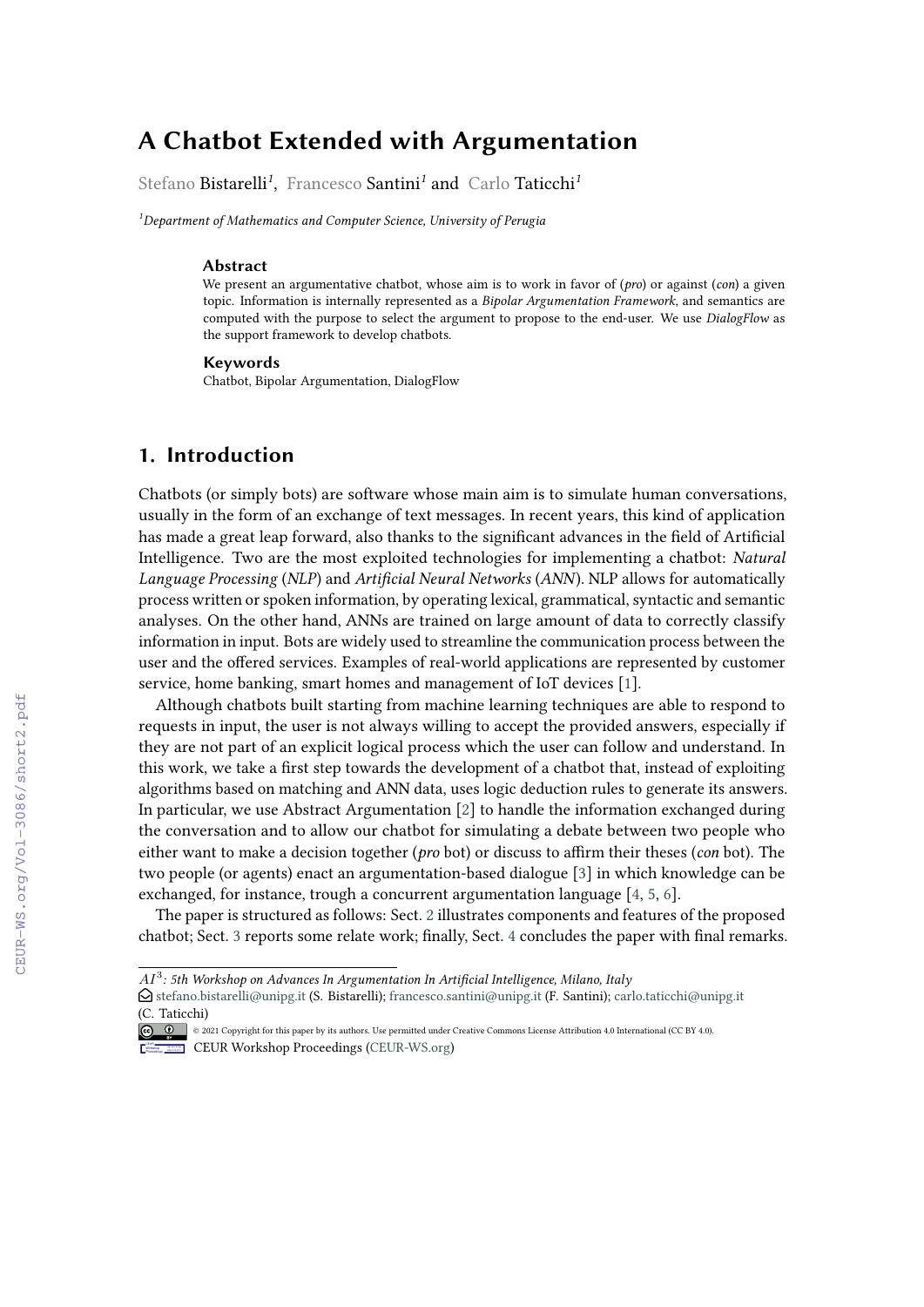

<span id="page-1-6"></span>**Figure 1:** The three module in which the chatbot is structured.

## **2. Extending Chatbots with Argumentation**

There exist several platforms that help the development of chatbots: some examples by the big tech players are Wit.ai $^1$  $^1$ , IBM Watson Assistant $^2$  $^2$ , Azure Bot Service $^3$  $^3$ , and Amazon Lex $^4$  $^4$ . The framework we chose to develop our chatbot is  $\mathrm{DialogFlow}^5,$  $\mathrm{DialogFlow}^5,$  $\mathrm{DialogFlow}^5,$  a chatbot and virtual assistant development-platform by Google. Each agent developed with DialogFlow is composed of one or more **intents** which manage the interaction with the user. Each intent consists of four basic elements: *i)* a set of **training phrases** that contains examples of what a user can (semantically) say and is used to activate individual intents; *ii)* **actions** which define the behaviour of the agent and trigger predetermined operations; *iii)* a set of **parameters** that can be extracted from user input to generate specific responses; *iv)* **responses** to be proposed to the user. Response messages, then, can be of two types.

We use *Bipolar Argumentation Frameworks* (*BAF*) [\[7\]](#page-4-0), where a framework is defined by a triplet  $\langle A, R_{def}, R_{supp} \rangle$ :  $R_{def}$  collects defeat relations, while  $R_{supp}$  collects support between two arguments. To compute extensions on BAFs we used Aspartix  $[8]$ <sup>[6](#page-1-5)</sup> which returns the set of accepted arguments as, for example,  $\{in(a), in(b)\}$ ,  $\{in(a)\}$ , etc. We describe the components of our chatbot with the help of Fig. [1,](#page-1-6) also providing insights of the implemented functionalities. The bot is divided into three modules: *i)* the user interface module, *ii)* the DialogFlow module, and *iii)* the module related to the algorithms we implemented.

The first module includes a web interface: the user interface, shown in Fig. [2,](#page-2-0) provides a direct interaction with the chatbot. Before starting the conversation, the user can adjust a number of settings as follows. First, a topic can be selected among those supported by the bot. Then, it is possible to choose the argumentation semantics that the bot will use to formulate its answers. Finally, the user decides whether the bot should produce responses in favour of her claims or against them. The conversation begins by entering a sentence in the text box panel. The chatbot replies with an answer, chosen according to the specified settings, after which the user can

<span id="page-1-0"></span><sup>1</sup>Wit.ai: [https://wit.ai.](https://wit.ai)

<span id="page-1-1"></span> $^{2}$ IBM Watson Assistant: [https://www.ibm.com/cloud/watson-assistant/.](https://www.ibm.com/cloud/watson-assistant/)

<span id="page-1-2"></span><sup>3</sup>Azure Bot Service: [https://azure.microsoft.com/en-us/services/bot-service/.](https://azure.microsoft.com/en-us/services/bot-service/)

<span id="page-1-3"></span><sup>4</sup>Amazon Lex: [https://aws.amazon.com/lex/.](https://aws.amazon.com/lex/)

<span id="page-1-4"></span><sup>5</sup>DialogFlow: [https://cloud.google.com/dialogflow/docs/.](https://cloud.google.com/dialogflow/docs/)

<span id="page-1-5"></span><sup>6</sup>Aspartix Webpage: [https://www.dbai.tuwien.ac.at/proj/argumentation/systempage/.](https://www.dbai.tuwien.ac.at/proj/argumentation/systempage/)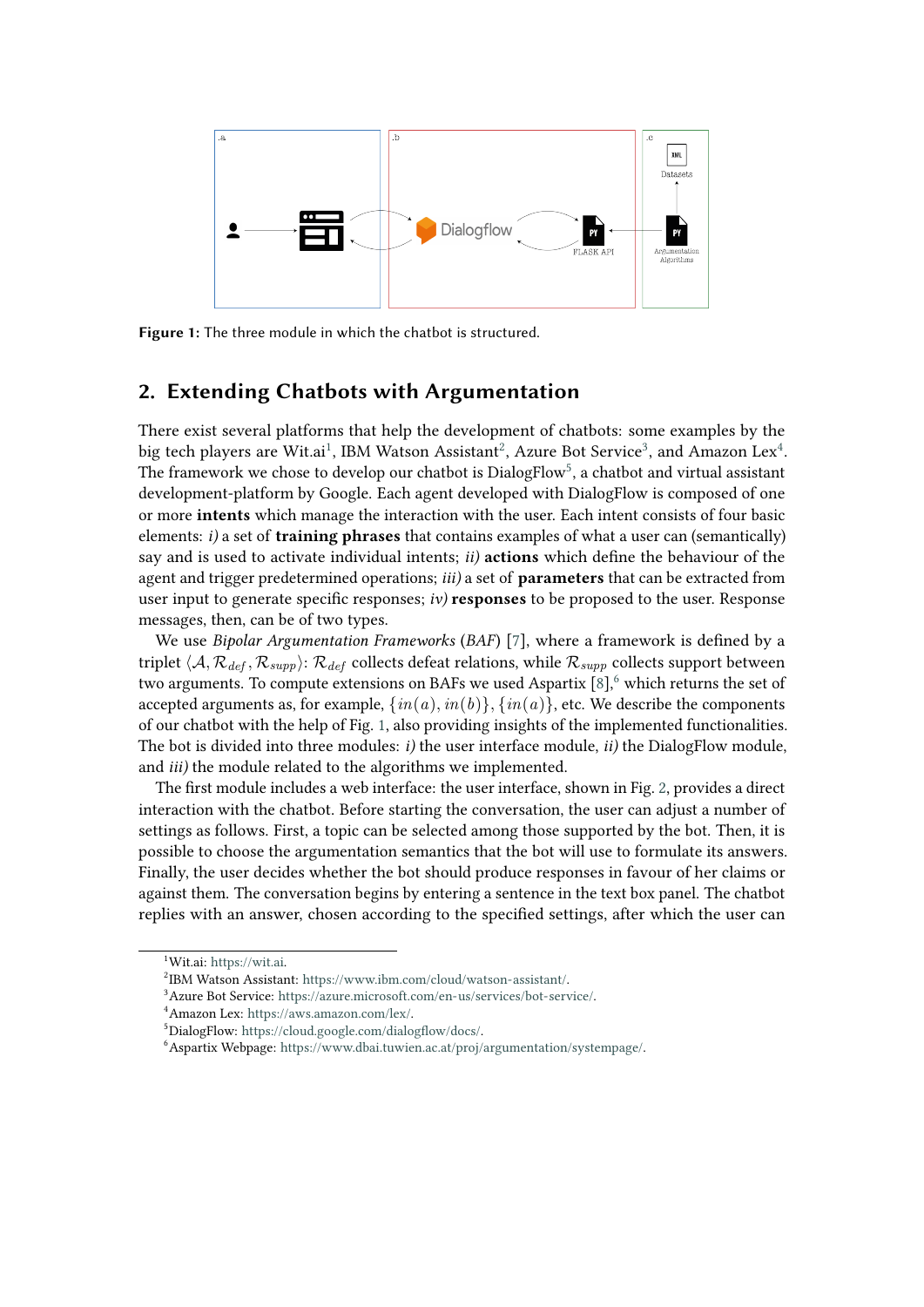enter a new argument. Each input is followed by a response and, with every interaction of this exchange between user and bot, the web interface also displays a representation of the BAF used to compute the answer. In this BAF, the argument matched to the user input is highlighted in green, while the argument corresponding to the bot output is highlighted in grey.



<span id="page-2-0"></span>**Figure 2:** The Chatbot interface.

The second module of the chatbot, which in Fig. [1](#page-1-6) is indicated by the central red box, is formed exclusively by DialogFlow. The Google development framework in our project is used only as a means to perform NLP operations. The third and last module of the bot includes all the algorithms we use to compute the extensions and the reinstatement labelling of the obtained AF. In Fig. [1](#page-1-6) this module is represented by the green box on the right.

#### **2.1. How the Chatbot Works**

Now that we have described its components, we will see how the chatbot processes the sentences entered by a user and how to give the answers. Each time a user enters a sentence in the text area of our interface the system sends it to the DialogFlow module. This module takes the user's sentence and through the features of NLP performs the association between the sentence and an intent that forms the bot. An intent is the key element that makes up a chatbot developed with DialogFlow as it is able to categorise the sentences entered by a user. In this work we have created an intent for each argument that makes up a topic. Once the user's phrase is associated with an intent, DialogFlow sends a request to our API service. These APIs allow for obtaining an answer by extracting the most fitting argument from the underlying BAF. For this purpose,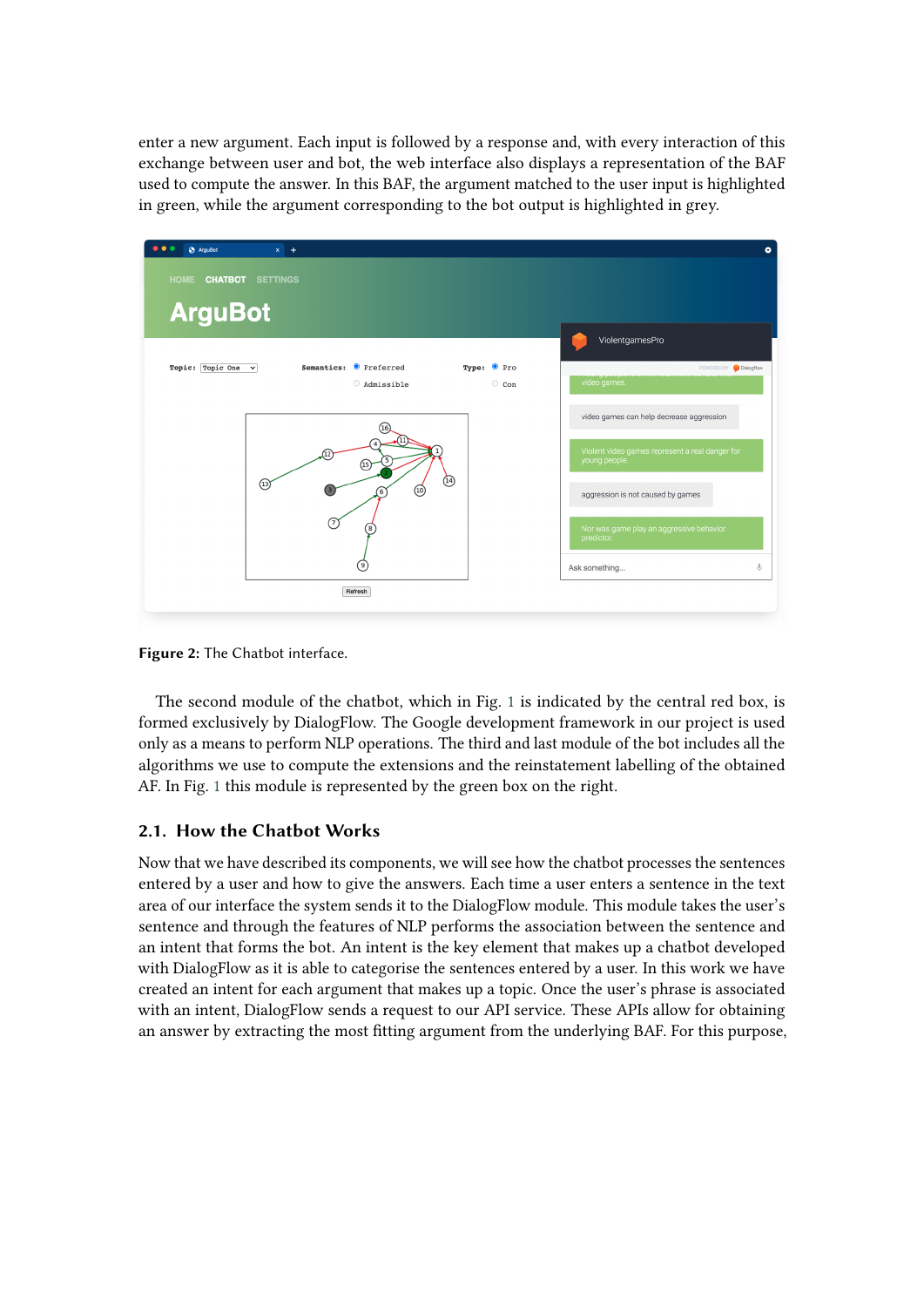two different procedures can be used, depending on whether the chatbot acts *pro* or *con* the topic.

In case the user is talking with the *pro* bot, the response argument is selected among those which are acceptable together with the user argument, according to the selected semantics. On the other hand, if the user is talking with the *con* bot, the response argument will be selected among those which attack the user argument. In both the cases described above, once this answer topic is selected, one of the reply sentences that is associated with the argument is selected. Such sentences are associated when the BAF chatbot is created. Finally, the API sends such sentence back to the request previously made by DialogFlow (Fig. [1b](#page-1-6)), which will return it to the screen as a response to the user.

#### **3. Related Work**

Most of related work [\[9,](#page-4-2) [10,](#page-4-3) [11\]](#page-4-4) deals with persuasive argumentative chatbots designed by A. Hunter and co-authors. These software tools engage in persuasive dialogues, with the purpose to make the user change their current stance on a subject. To accomplish this, the chatbot needs a method to select persuasive counterarguments, or switch topic and present a new argument.

In [\[12\]](#page-4-5) the authors develop a conversational agent able to explain issues related to global warming: the approach relies on textual entailment to identify the best answer for a statement conveyed by a human agent. The work in [\[13\]](#page-4-6) adopts an argumentative-based chatbot to provide recommendations and explanations to help stroke patients in self-managing their condition, in collaboration with healthcare professionals. Same objectives are shared with the work in [\[14\]](#page-4-7).

In [\[15\]](#page-4-8) approach to dialogue management using chatbots in combination with social practices and argumentation theory. The use of social practice theory provides a way to contextualise the dialogue and thus providing all kinds of background information that can be subsequently used to interpret the input of the student and also to guide the conversation.

# **4. Conclusions and Future Work**

In this paper we have described the whole procedure we followed in order to create a chatbot that uses solutions based on Abstract Argumentation as a method to generate answers to be given to the user interacting with the chatbot.

We started by studying the basic concepts of argumentation and applied them to our database, writing procedures for selecting topics as answers. Finally, we designed and implemented a web interface with which users can interact with the chatbot.

As future work we will consider the possibility to add arguments and relations (i.e., supports and attacks) dynamically to the argumentation graph directly during the conversation with the user. The current implementation is endowed with a centralised store that serves as a knowledge base for the agents. We would like to devise a model in which the store is, instead, distributed. Moreover, we plan to extend ConArgLib [\[16\]](#page-4-9) to deal with support relations and integrate it with the chatbot, instead of relying on Aspartix. For this purpose, a meta-argumentation approach such as the one used in [\[17\]](#page-4-10) could be considered.